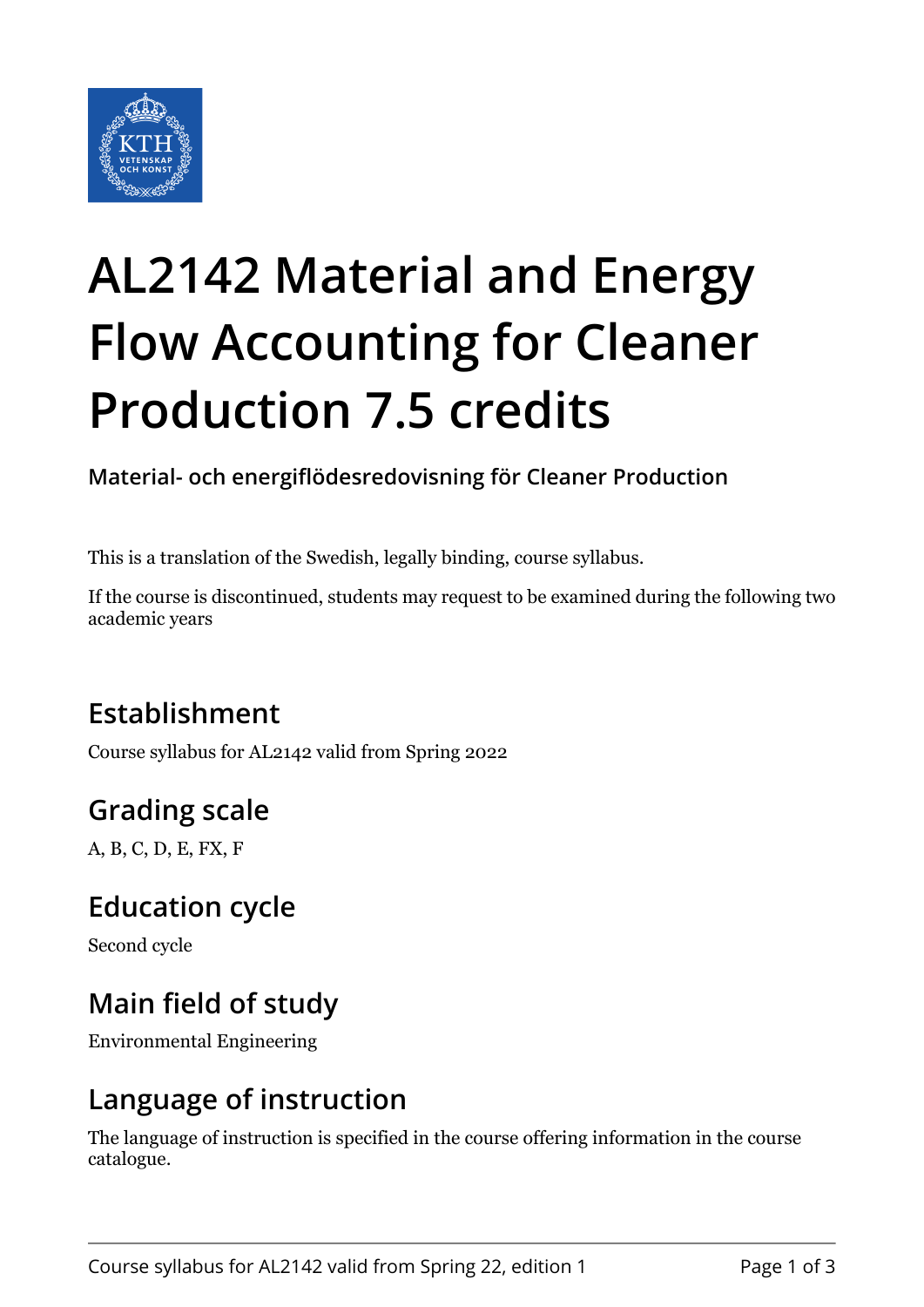#### **Intended learning outcomes**

After the course, the student shall be able to independently lead and carry out a material and/or energy flow accounting and analysis for Cleaner Production study in a major production industry including:

- Establishing a material balance for the overall process as well as the most important sub-processes of the industry
- To derive complete energy balances (based on energy and exergy) for the overall process as well as the most important sub-processes of the industry
- Using the above-mentioned results to discuss possibilities of promoting Cleaner Production with focus on industrial energy and materials efficiency

#### **Course contents**

- Cleaner production fundamentals
- Material flow analysis of industrial processes
- Analysis of energy- and exergy efficiency of industrial processes
- Integrated industrial pollution prevention & control and industrial energy management

# **Specific prerequisites**

TSUTM: -

Others: Open for programme students at KTH with at least 180 ECTS or a Bachelor degree for other students

Courses from Upper Secondary School corresponding to the courses Eng B/6 according to the Swedish upper secondary school system

#### **Examination**

- INL1 Assignment 1, 0.5 credits, grading scale: A, B, C, D, E, FX, F
- INL2 Assignment 2, 0.5 credits, grading scale: A, B, C, D, E, FX, F
- INL3 Assignment 3, 0.5 credits, grading scale: A, B, C, D, E, FX, F
- NÄR1 Attendence 1, 2.0 credits, grading scale: P, F
- PRO1 Project 1, 4.0 credits, grading scale: A, B, C, D, E, FX, F

Based on recommendation from KTH's coordinator for disabilities, the examiner will decide how to adapt an examination for students with documented disability.

The examiner may apply another examination format when re-examining individual students.

# **Other requirements for final grade**